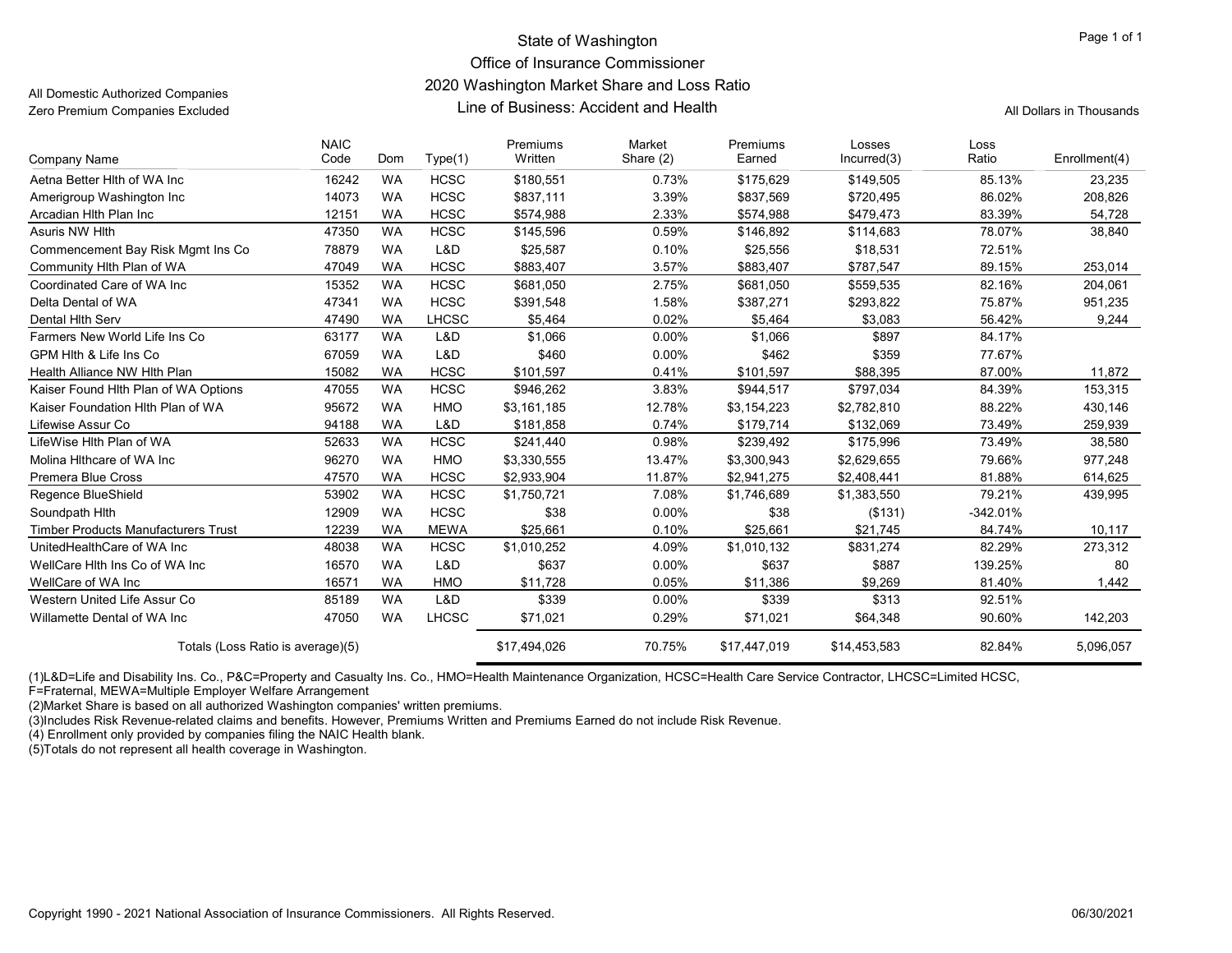#### All Domestic Authorized Companies Zero Premium Companies Excluded State of Washington Office of Insurance Commissioner 2020 Washington Market Share Line of Business: Life - Annuities Page 1 of 1 All Dollars in Thousands Company Name Farmers New World Life Ins Co GPM Hlth & Life Ins Co Western United Life Assur Co NAIC Code 63177 67059 85189 Dom WA WA WA **Ordinary** \$817 \$48 \$55,352 Credit \$0 \$0 \$0 Group \$0 \$0 \$0 Industrial \$0 \$0 \$0 Total \$817 \$48 \$55,352 Market Share(1) 0.02% 0.00% 1.03% Totals \$56,217 \$0 \$0 \$0 \$56,217 1.04%

(1)Market Share is based on all authorized Washington companies' written premiums.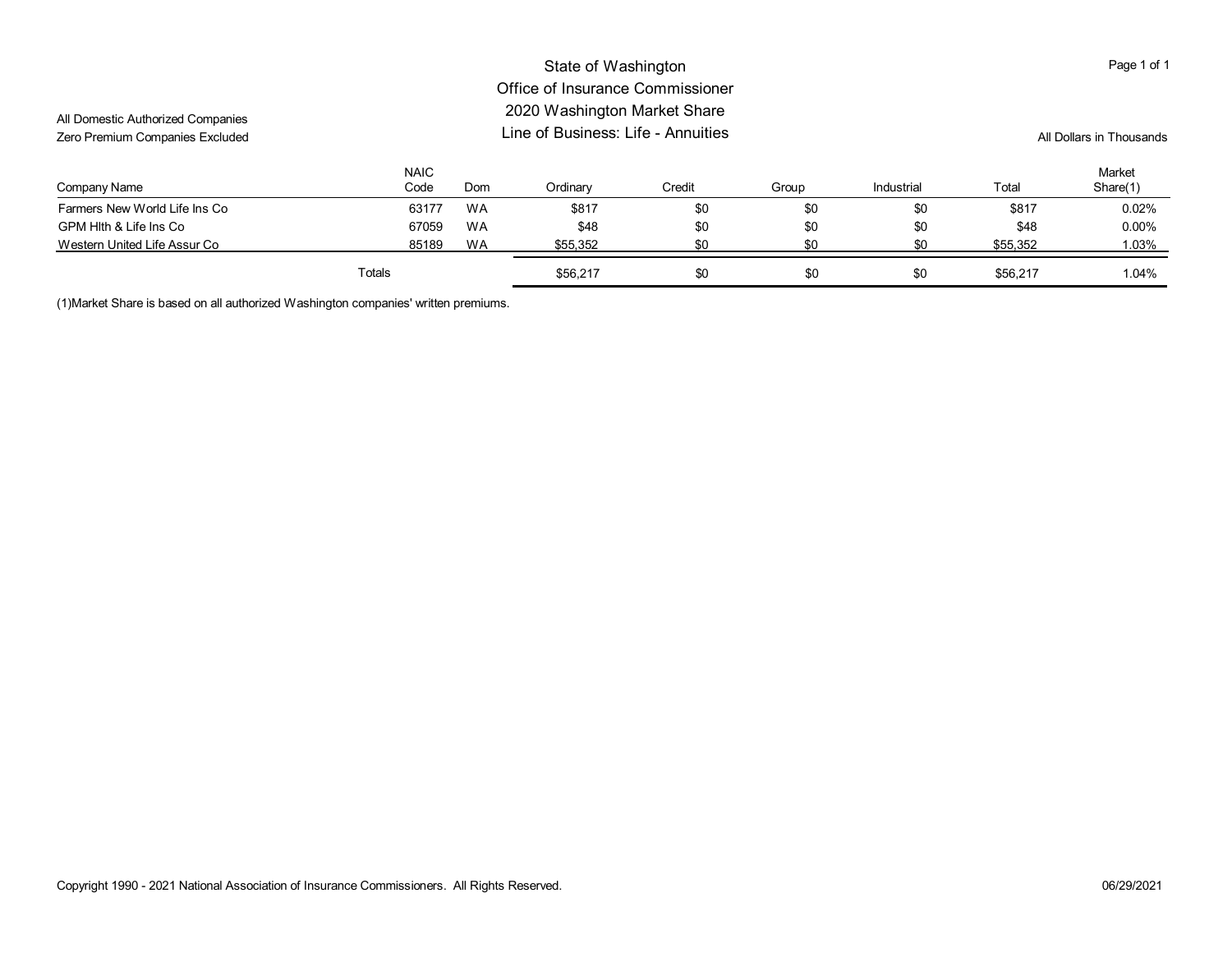| All Domestic Authorized Companies<br>Zero Premium Companies Excluded | State of Washington<br>Office of Insurance Commissioner<br>2020 Washington Market Share<br>Line of Business: Life - Life Insurance |           |          |        |       |            |          | Page 1 of 1<br>All Dollars in Thousands |  |
|----------------------------------------------------------------------|------------------------------------------------------------------------------------------------------------------------------------|-----------|----------|--------|-------|------------|----------|-----------------------------------------|--|
| Company Name                                                         | <b>NAIC</b><br>Code                                                                                                                | Dom       | Ordinary | Credit | Group | Industrial | Total    | Market<br>Share(1)                      |  |
| Farmers New World Life Ins Co                                        | 63177                                                                                                                              | <b>WA</b> | \$42.043 | \$0    | \$0   | \$0        | \$42,043 | 1.49%                                   |  |
| GPM Hith & Life Ins Co                                               | 67059                                                                                                                              | <b>WA</b> | \$173    | \$0    | \$0   | \$0        | \$173    | 0.01%                                   |  |
| Western United Life Assur Co                                         | 85189                                                                                                                              | <b>WA</b> | \$86     | \$0    | \$90  | \$0        | \$175    | 0.01%                                   |  |
|                                                                      | Totals                                                                                                                             |           | \$42,301 | \$0    | \$90  | \$0        | \$42,391 | 1.50%                                   |  |

(1)Market Share is based on all authorized Washington companies' written premiums.